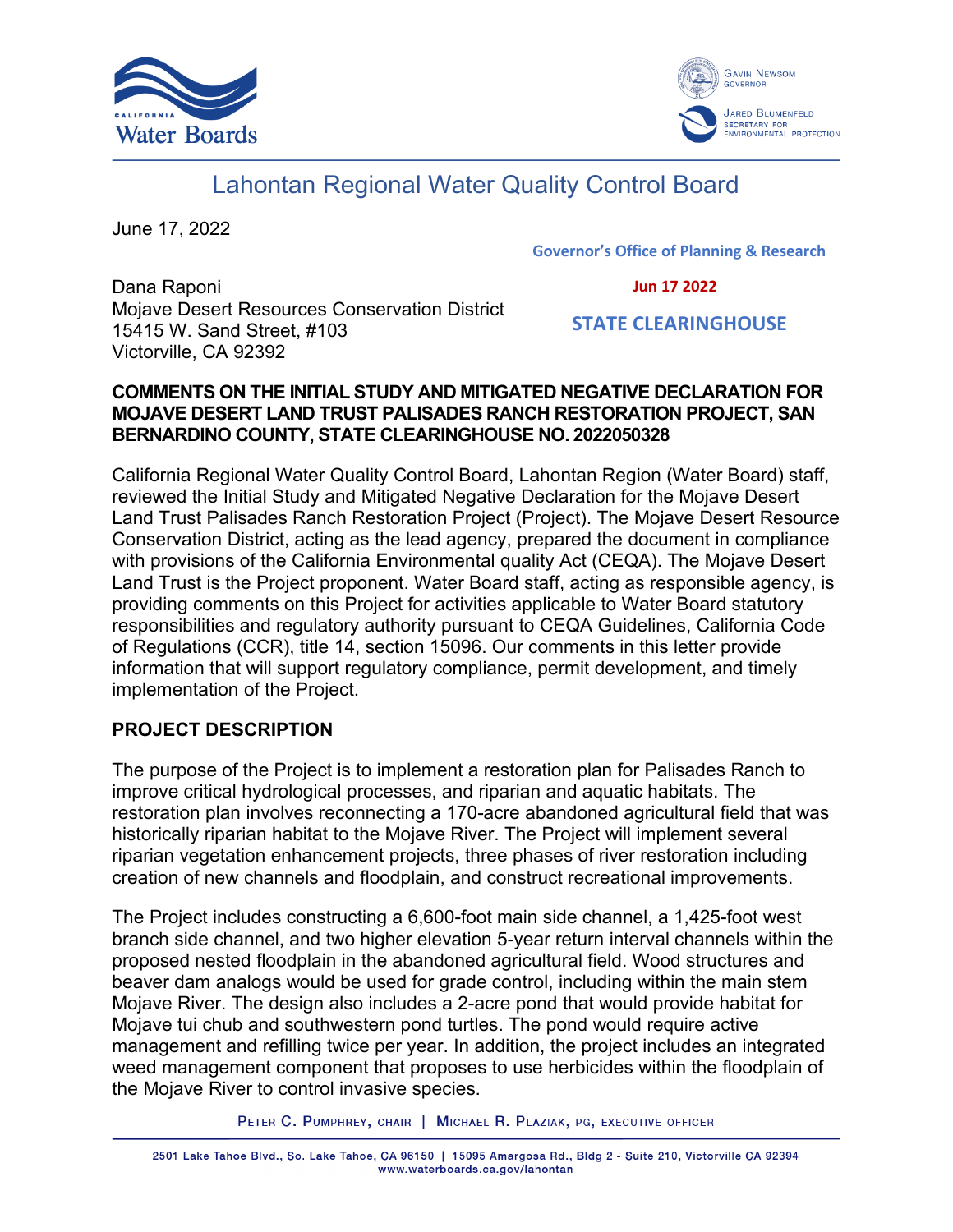The Project will be conducted in three phases over no more than 5 years. Temporary and permanent irrigation systems will be constructed for active irrigation of restored areas for 1-3 years and on-going management of the site.

## **WATER BOARD AUTHORITY**

All groundwater and surface waters are considered waters of the state and are protected under California law. State law assigns responsibility for protection of water quality in the Lahontan Region to the Lahontan Water Board. Some waters of the state are also waters of the U.S. The Federal Clean Water Act (CWA) provides protection for waters of the State that are also waters of the U.S.

The *Water Quality Control Plan for the Lahontan Region* (Basin Plan) sets forth water quality standards for surface water and groundwater of the Lahontan Region, which include designated beneficial uses as well as narrative and numerical objectives which must be maintained or attained to protect those uses. The Basin Plan can be accessed via the Water Board's web site at:

[http://www.waterboards.ca.gov/lahontan/water\\_issues/programs/basin\\_plan/references.](http://www.waterboards.ca.gov/lahontan/water_issues/programs/basin_plan/references.shtml.) [shtml.](http://www.waterboards.ca.gov/lahontan/water_issues/programs/basin_plan/references.shtml.)

## **LAHONTAN BASIN PLAN WASTE DISCHARGE PROHIBITIONS**

Section 13243 of the California Water Code gives Regional Boards, in Basin Plans or waste discharge requirements, authority to "specify certain conditions or areas where the discharge of waste, or certain types of waste, will not be permitted."

Please be aware that the Basin Plan prohibits the application of pesticides, including herbicides, to surface or ground waters (Basin Plan page 4.1-2). Applications of herbicides proposed in the Project must be conducted under dry conditions as described in the Basin Plan unless an exemption to the prohibition is obtained.

Water Board staff recommends adding note of this prohibition to the IS/MND Mitigation Measure HYD-2 and to all documents related to herbicide application (such as contracts and design plans).

#### **PERMITS REQUIRED**

The following item provides a description of permit coverage that will be required to implement the Project as proposed in the IS/MND.

#### **National Pollutant Discharge Elimination System**

As described in the IS/MND, Project implementation will require enrollment in the National Pollution Discharge Elimination System (NPDES) General Permit for Discharges of Storm Water Associated with Construction Activity (Order 2009-0009- DWQ, as amended by 2010-0014-DWQ and 2012-006-DWQ) (Construction General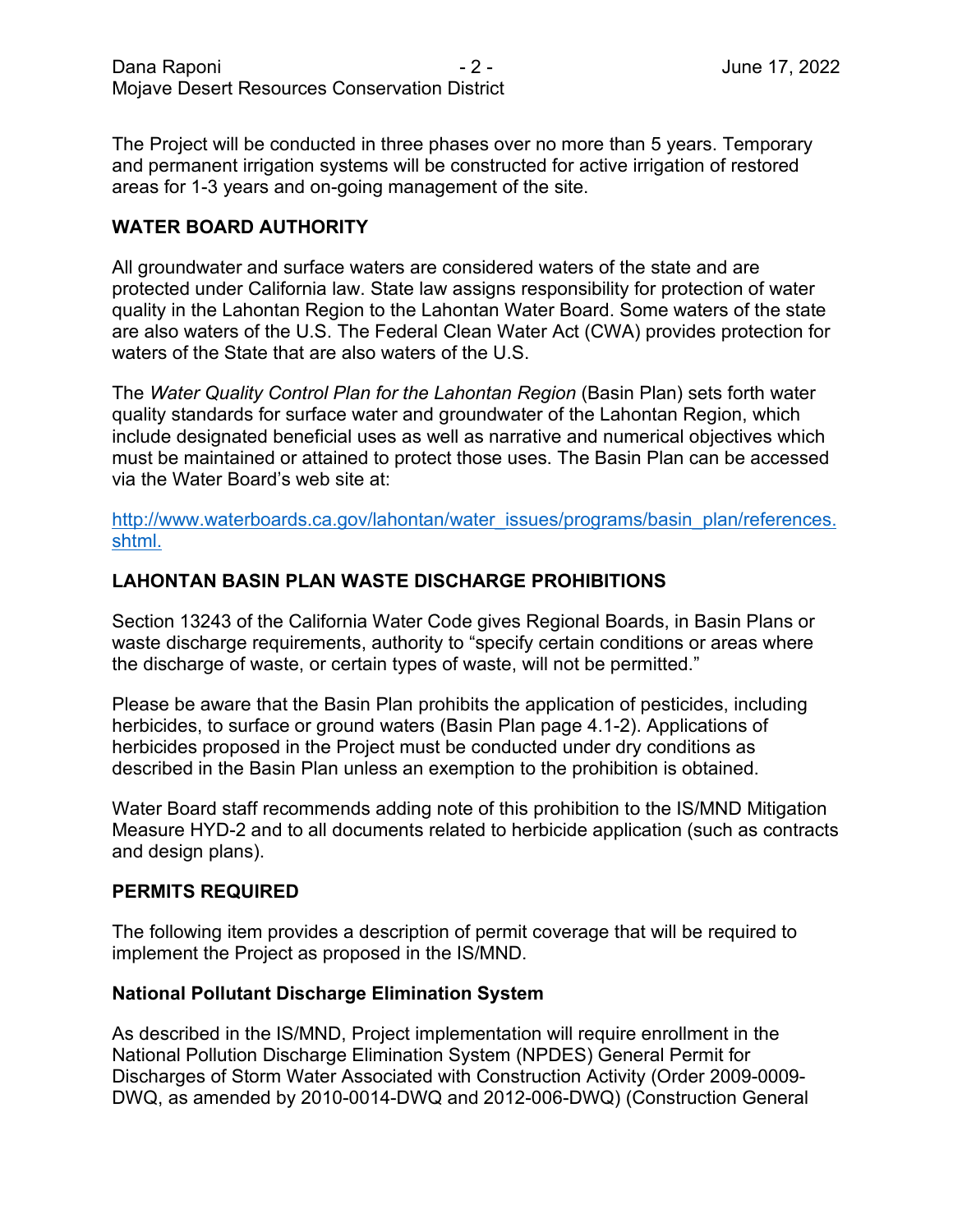Permit) and preparation of a Storm Water Pollution Prevention Plan (SWPPP). For additional information please see:

#### https://www.waterboards.ca.gov/water\_issues/programs/stormwater/construction.html

A complete application should be submitted through the State Water Board's Storm Water Multi-Application and Report Tracking System (SMARTS) at:

#### [https://smarts.waterboards.ca.gov.](https://smarts.waterboards.ca.gov/)

Given that the Project proposes construction and activities within the 100-year floodplain of the Mojave River over the course of several years, the SWPPP should include restrictions limiting the extent of disturbed soil areas and temporary stabilization of disturbed areas prior to the onset of the wet season each year until vegetation can provide long term soil stabilization. Stockpiles of soil and earthen materials, other construction materials, and herbicides or other chemicals, should be maintained outside of the 100-year floodplain unless they are being actively used.

#### **Clean Water Act Section 401 Water Quality Certification**

The IS/MND describes activities that may result in the discharge of waste to Waters of the United States, including placement of beaver dam analogs in the mainstem of the Mojave River. Mitigation Measure BIO-4 states that the Mojave Desert Land Trust, the project applicant, must obtain 401 Water Quality Certification prior to ground disturbance within jurisdictional waters. Water Board staff concur with this mitigation measure and suggest contacting us several months in advance of project construction to begin the permitting process.

Information on the 401 Water Quality Certification program in the Lahontan Region may be viewed at the following webpage:

[http://www.waterboards.ca.gov/lahontan/water\\_issues/programs/clean\\_water\\_act\\_401/i](http://www.waterboards.ca.gov/lahontan/water_issues/programs/clean_water_act_401/index.shtml) [ndex.shtml](http://www.waterboards.ca.gov/lahontan/water_issues/programs/clean_water_act_401/index.shtml) 

Please contact Jan Zimmerman, Senior Engineering Geologist, at (760) 241-7376 or [jan.zimmerman@waterboards.ca.gov](mailto:jan.zimmerman@waterboards.ca.gov) with any questions regarding the content in this letter, or to schedule a meeting to discuss future permit requirements.

Laurie Scribe Senior Environmental Scientist

See next page for cc list –